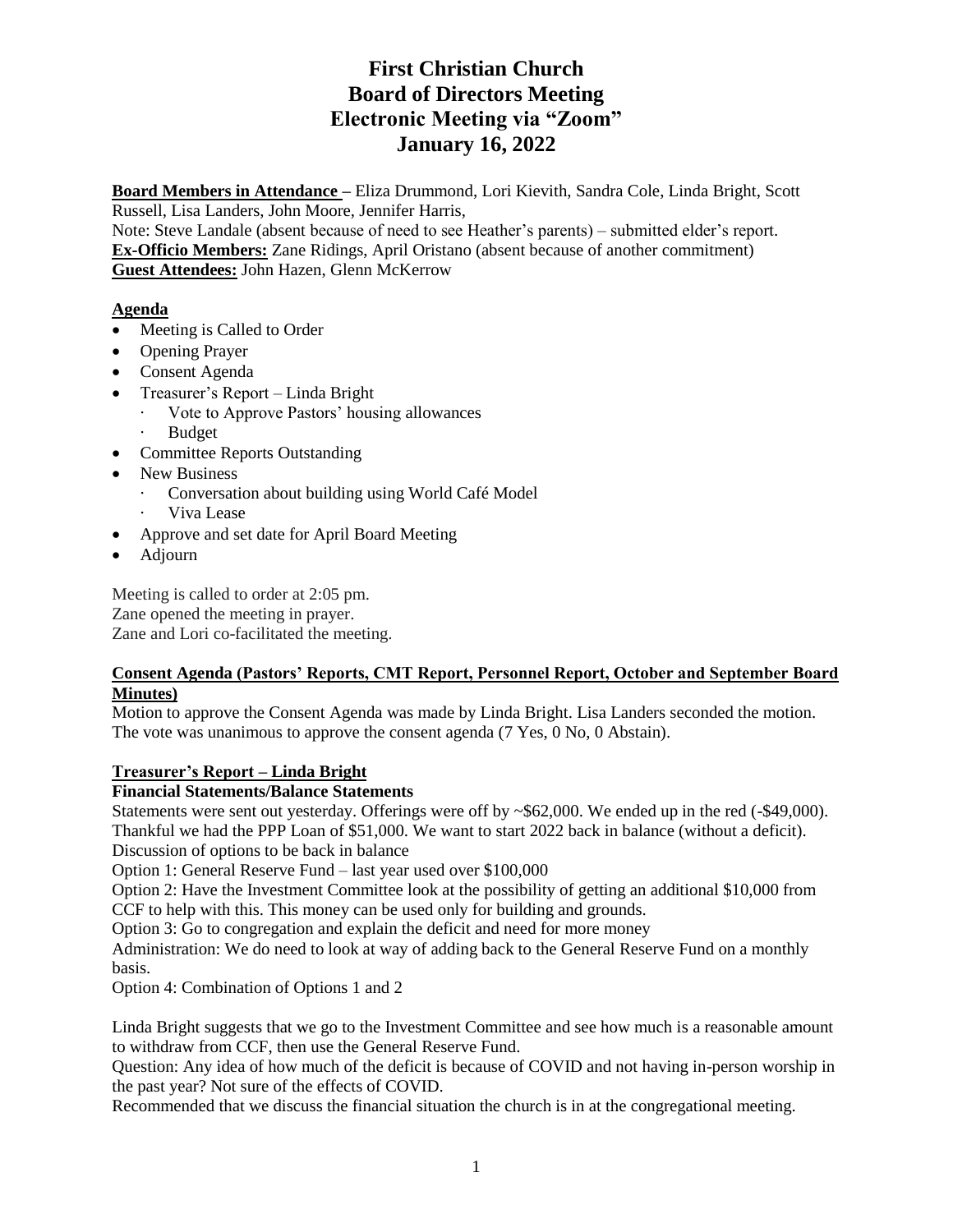# **First Christian Church Board of Directors Meeting Electronic Meeting via "Zoom" January 16, 2022**

The board recommended the we follow Linda Bright's suggestion of going to the Investment Committee and see how much is a reasonable amount to withdraw from CCF, then use the General Reserve Fund. Motion to follow Linda's suggestion action was made by Lisa Landers. Scott Russell seconded the motion. Motion passed unanimously (8 Yes, 0 No, 0 Abstain).

#### **Budget**

The budget has been approved by the Administration Committee. There is a deficit. Cost of Living Allowances (COLA) was included in all staff salaries.

Going over the budget:

Have included money for the youth and for worship – hopefully we will be back in the sanctuary soon. For Ministerial Salaries, the Letters of Call were used in the budget. Overall, salaries decreased by  $\sim$ \$27,000 because of two,  $\frac{3}{4}$ -time vs. 2 full-time.

Administration Personnel Expenses: Bookkeeper – not more than \$4800 (Bookkeeping outsourced to Bookkeeping company). Office Manager – in budget for 11 months this year at  $\frac{1}{21}$ hr for 30/week. Health and Dental Insurance for employees that work more than 20 hours/week.

Office: Held to past year as well as we could. Insurance increased by \$5100 because of increase in Liability coverage. Recommend that each month, an amount is set aside for Insurance. Web maintenance is less than what Dylan was being paid.

Utilities: Pretty much fixed, standard.

Building & Grounds Personnel: we will be hiring a Keeper of the House, this year, it will be in the budget for 9 months (\$21/hr for 30 hours/wk (9 months)).

Question about salaries for Current Building and Grounds Personnel

Ron: \$15/hr for 20 hours/wk

Christa: \$15/hr for 30 hours/wk

Event Attendant (Larry): \$17.006/hr for 15 hours/wk

Building & Grounds

Much of maintenance and repairs (\$10,000) come from designated funds.

This all results in an overall deficit of ~\$61,000.

In development of the budget, we don't know what the actual offerings will be. The committee tried to be realistic about offerings and made conservative predictions about Identified Offerings. The Investment Committee has already approved (included in the budget) \$84,000, could possibly ask for more.

Motion to approve the budget made by Lisa Landers. John Moore seconded the motion. Motion passed unanimously (8 Yes, 0 No, 0 Abstain).

## **Vote to Approve Pastors' housing allowances**

Housing Allowance for April: \$30,000 Housing Allowance for Zane: \$20800

Motion to approve Housing Allowances made by Lisa Landers. Eliza Drummond seconded the motion. Unanimous approval of the motion.

## **Committee Reports Outstanding**

Personnel: